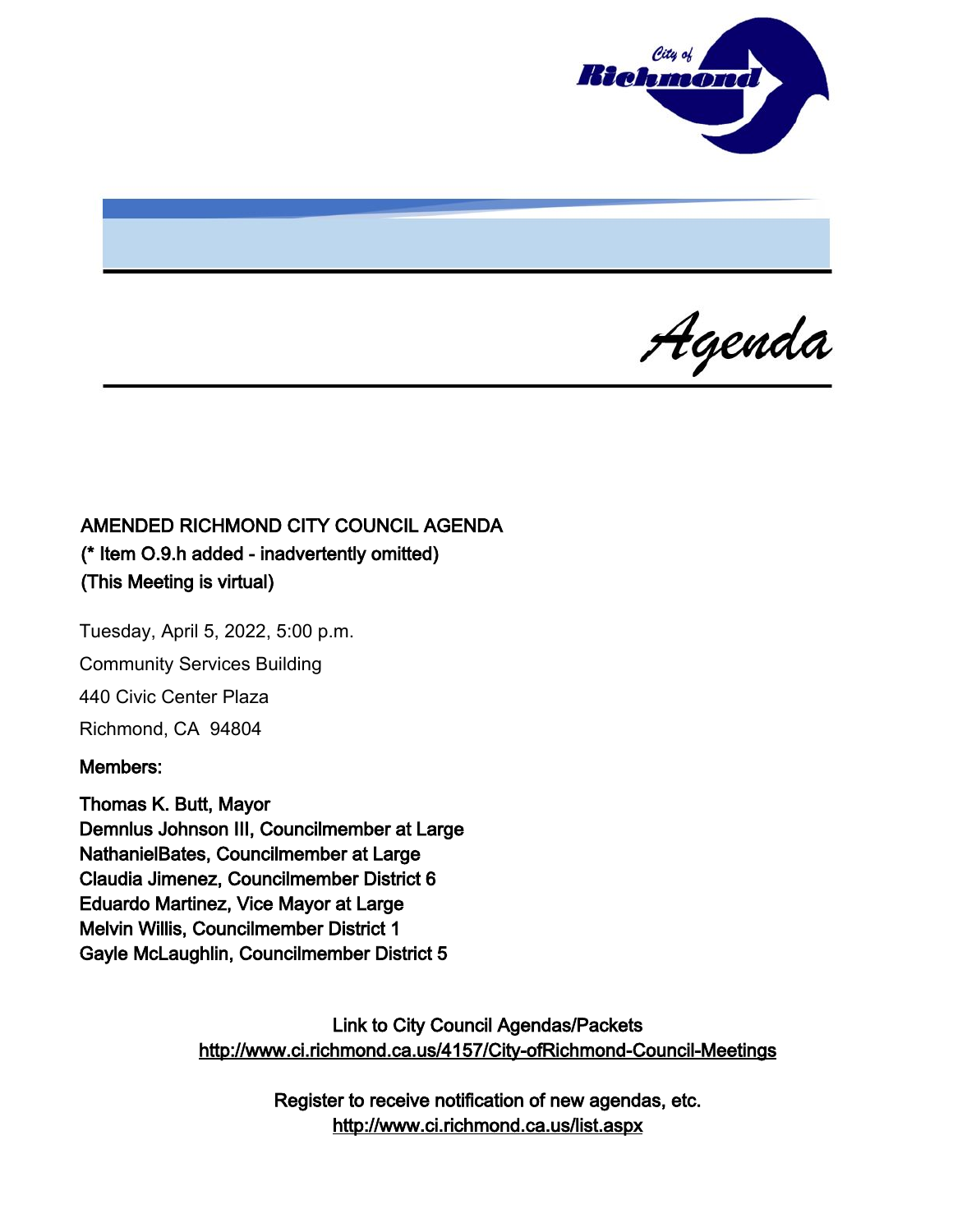# CORONAVIRUS DISEASE (COVID-19) ADVISORY

PURSUANT to the Governor of the State of California's Assembly Bill 361 and in the interest of the public health and safety, attendance at the City of Richmond City Council meeting will be limited to Council members, essential City of Richmond staff, and members of the news media. Public comment will be confined to items appearing on the agenda and will be limited to the methods provided below.

#### How to watch the meeting from home:

- 1. KCRT Comcast Channel 28 or AT&T Uverse Channel 99
- 2. Livestream online at <http://www.ci.richmond.ca.us/3178/KCRT-Live>

Public comment may be submitted by mail, eComment, email and/or Zoom video conference in the manner that follows, provided that no member of the public may submit more than one verbal comment per agenda item.

Via mail: received by 1:00 p.m. the day of the meeting, sent to 450 Civic Center Plaza, 3rd Floor, Office of the Clerk, Richmond, CA 94804.

Via eComments: eComments are available once an agenda is published. Locate the meeting in "upcoming meetings" and click the comment bubble icon. Click on the item you wish to comment on. eComments can be submitted when the agenda is published and until the conclusion of public comments for the agenda item. eComments can be viewed by the City Council and members of the public as they are submitted. Email your comment to [cityclerkdept@ci.richmond.ca.us](mailto:cityclerkdept@ci.richmond.ca.us) should you have difficulty submitting an eComment during a meeting.

Via email: to [cityclerkdept@ci.richmond.ca.us](mailto:cityclerkdept@ci.richmond.ca.us) by 1:00 p.m. the day of the meeting. Emails MUST contain in the subject line 1) public comments – Open Session prior to Closed Session; 2) public comments – Open Forum; or 3) public comments agenda item # [include the agenda item number]. All such email with correctly labeled subject lines will be posted on-line and emailed to the City Council before the meeting is called to order. Email received after 1:00 p.m. will be posted on-line following the meeting as part of the supplemental materials attached to the meeting minutes.

Via Zoom by video conference: for Open Session and City Council: Please click the link below to join the webinar: https://zoom.us/j/99312205643?pwd=MDdqNnRmS2k4ZkRTOWhlUldQOUF1Zz09 Passcode: ccmeeting

By iPhone one-tap: US: +16699006833,,99312205643# or +13462487799,,99312205643# By Telephone: Dial (for higher quality, dial a number based on your current location): US: +1 669 900 6833 or +1 346 248 7799 or +1 253 215 8782 or +1 312 626 6799 or +1 929 205 6099 or +1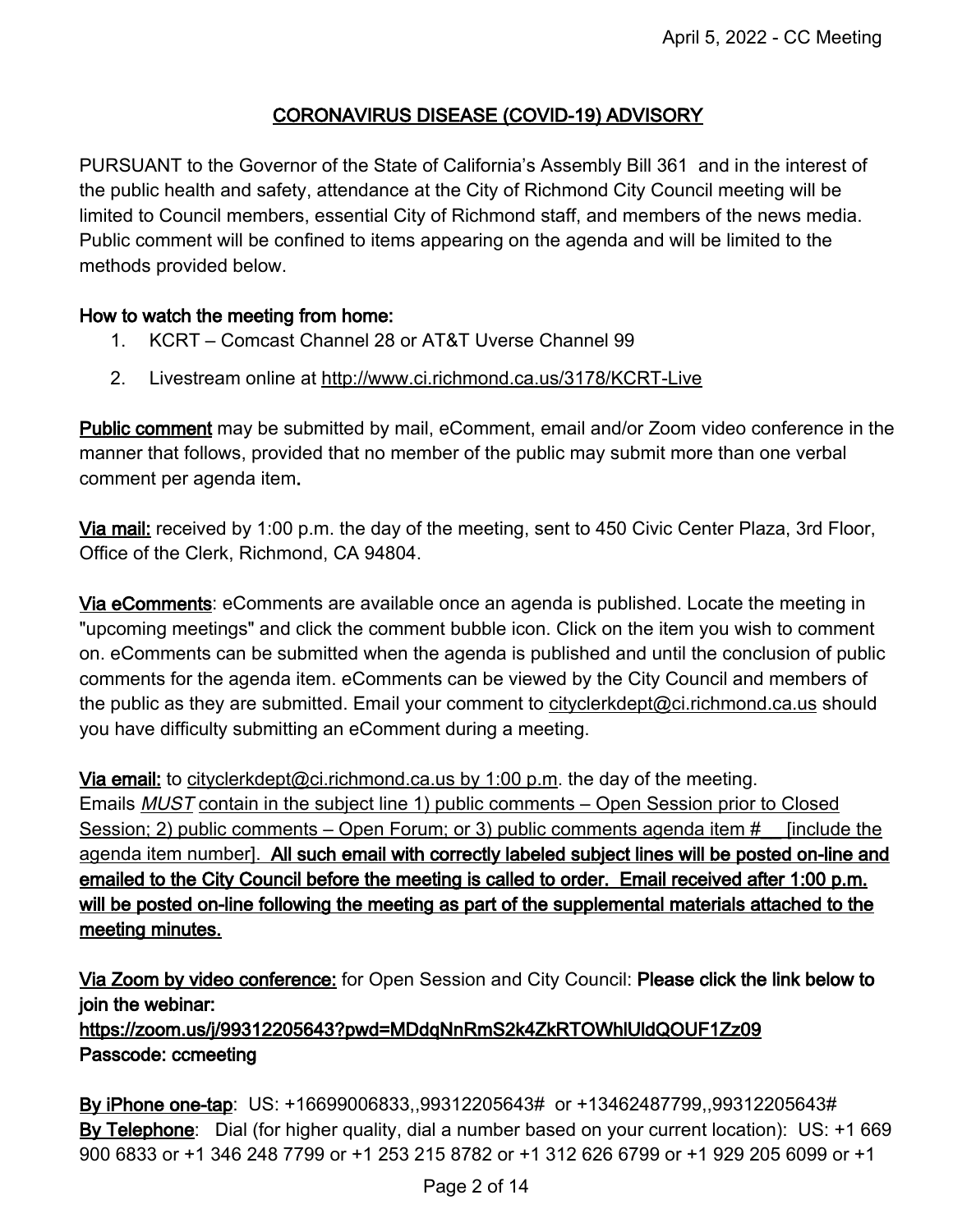301 715 8592 Webinar ID: 993 1220 5643 International numbers available: <https://zoom.us/u/aehrwCgISx>

To comment by video conference: click on the Participants button at the bottom of your screen and select the "Raise Your Hand" button to request to speak when Public Comment is being asked for. When called upon, press the unmute button. After the allotted time, you will then be re-muted. \*\*

To comment by phone: you will be prompted to "Raise Your Hand" by pressing "\*9" to request to speak when Public Comment is asked for. When called upon, you will be asked to unmuted by pressing \*6. After the allotted time, you will then be re-muted. Instructions of how to raise your hand by phone are available at:

[https://support.zoom.us/hc/en-us/articles/201362663 -Joining-a-meeting-by-phone.](https://support.zoom.us/hc/en-us/articles/201362663%20-Joining-a-meeting-by-phone.) \*\*

\*\*The mayor will announce the agenda item number and open public comment when appropriate.

# The City cannot guarantee that its network and/or the site will be uninterrupted. To ensure that the City Council receives your comments, you are strongly encouraged to submit your comments in writing in advance of the meeting.

# AB 361 Procedures in the Event of Technical Difficulties: In the event the meeting broadcast is disrupted, or if a technical issue on the agency's end disrupts public participation, the legislative body board cannot take any further action on the agenda until the technical issue is resolved.

Properly labeled public comments will be considered a public record, put into the official meeting record, available after the meeting as supplemental materials, and will be posted as an attachment to the meeting minutes when the minutes are posted: [http://www.ci.richmond.ca.us/Archive.aspx?AMID=31.](http://www.ci.richmond.ca.us/Archive.aspx?AMID=31)

## Accessibility for Individuals with Disabilities:

Upon request, the City will provide for written agenda materials in appropriate alternative formats, or disability-related modification or accommodation, including auxiliary aids or services and sign language interpreters, to enable individuals with disabilities to participate in and provide comments at/related to public meetings. Please submit a request, including your name, phone number and/or email address, and a description of the modification, accommodation, auxiliary aid, service or alternative format requested at least two days before the meeting. Requests should be emailed to [cityclerkdept@ci.richmond.ca.us](mailto:cityclerkdept@ci.richmond.ca.us) or submitted by phone at 510-620-6513, ext. 9, or 510-620-6509. Requests made by mail to City Clerk's Office, City Council meeting, 450 Civic Center Plaza, Richmond, CA 94804 must be received at least two days before the meeting. Requests will be granted whenever possible and resolved in favor of accessibility.

## Effect of Advisory on In-person public participation:

During the pendency of Assembly Bill 361, the language in this Advisory portion of the agenda supersedes any language contemplating in-person public comment.

Page 3 of 14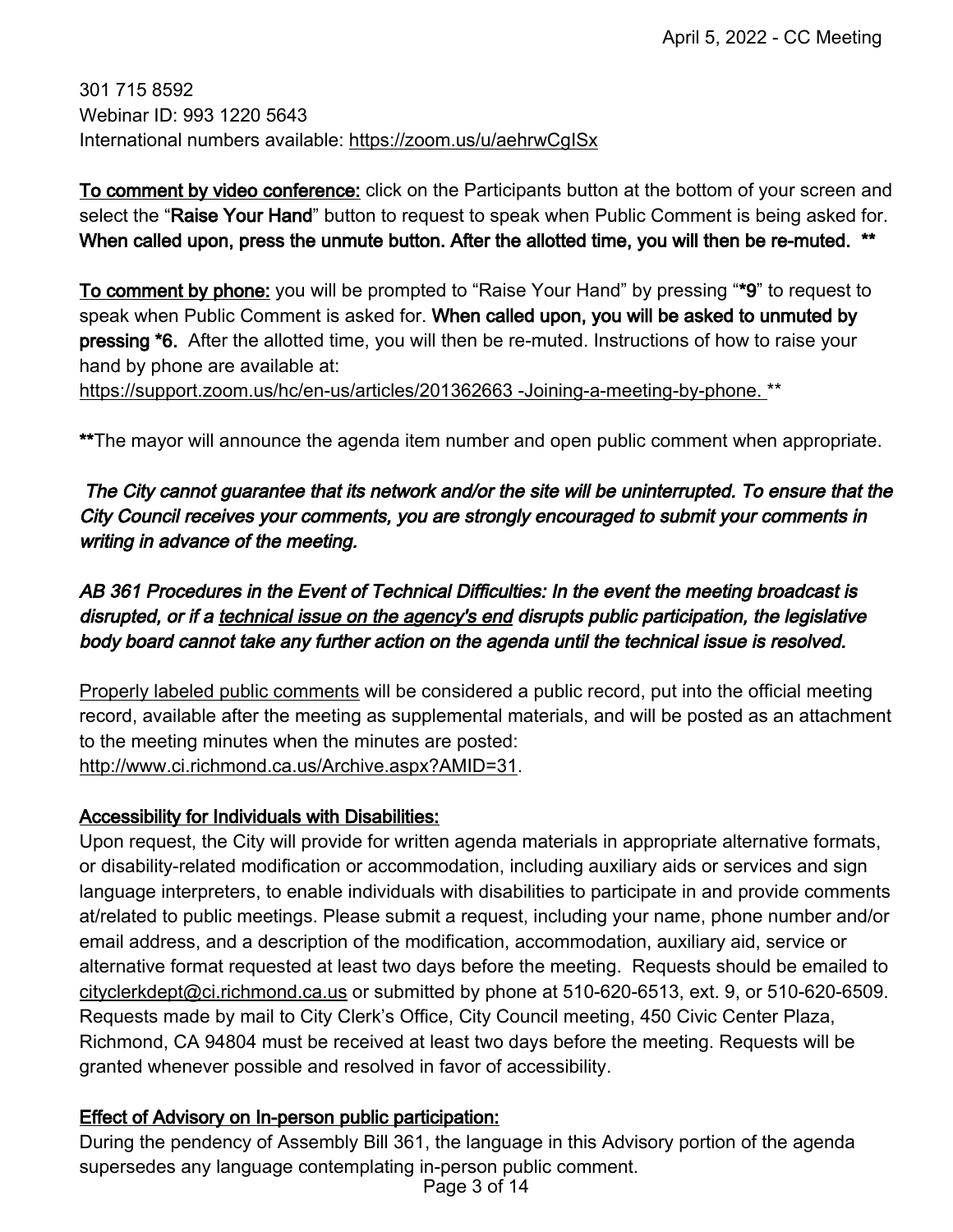#### Pages

# A. OPEN SESSION TO HEAR PUBLIC COMMENT BEFORE CLOSED SESSION

5:00 P.M.

B. ROLL CALL

.

C. CLOSED SESSION

#### C.1. PUBLIC EMPLOYEE PERFORMANCE EVALUATION (Government Code Section 54957)

- Title: City Clerk
- Title: City Manager
- C.2. PUBLIC EMPLOYEE APPOINTMENT (Government Code Section 54957.6)
	- Title: City Manager
- C.3. CONFERENCE WITH LEGAL COUNSEL ANTICIPATED LITIGATION (initiation of litigation pursuant to paragraph (4) of Subdivision (d) of Government Code Section 54956.9)
	- Number of potential cases: One
- C.4. CONFERENCE WITH LEGAL COUNSEL EXISTING LITIGATION (paragraph (1) of Subdivision [d] of Government Code Section 54956.9)
	- SPRAWLDEF et al. v. City of Richmond
	- The Guidiville Rancheria of California, et al. v. The United States of America, et. al.
	- North Coast Rivers Alliance et al./Point Molate Alliance et al. v. City of Richmond
	- City of Richmond v. Thomas K. Butt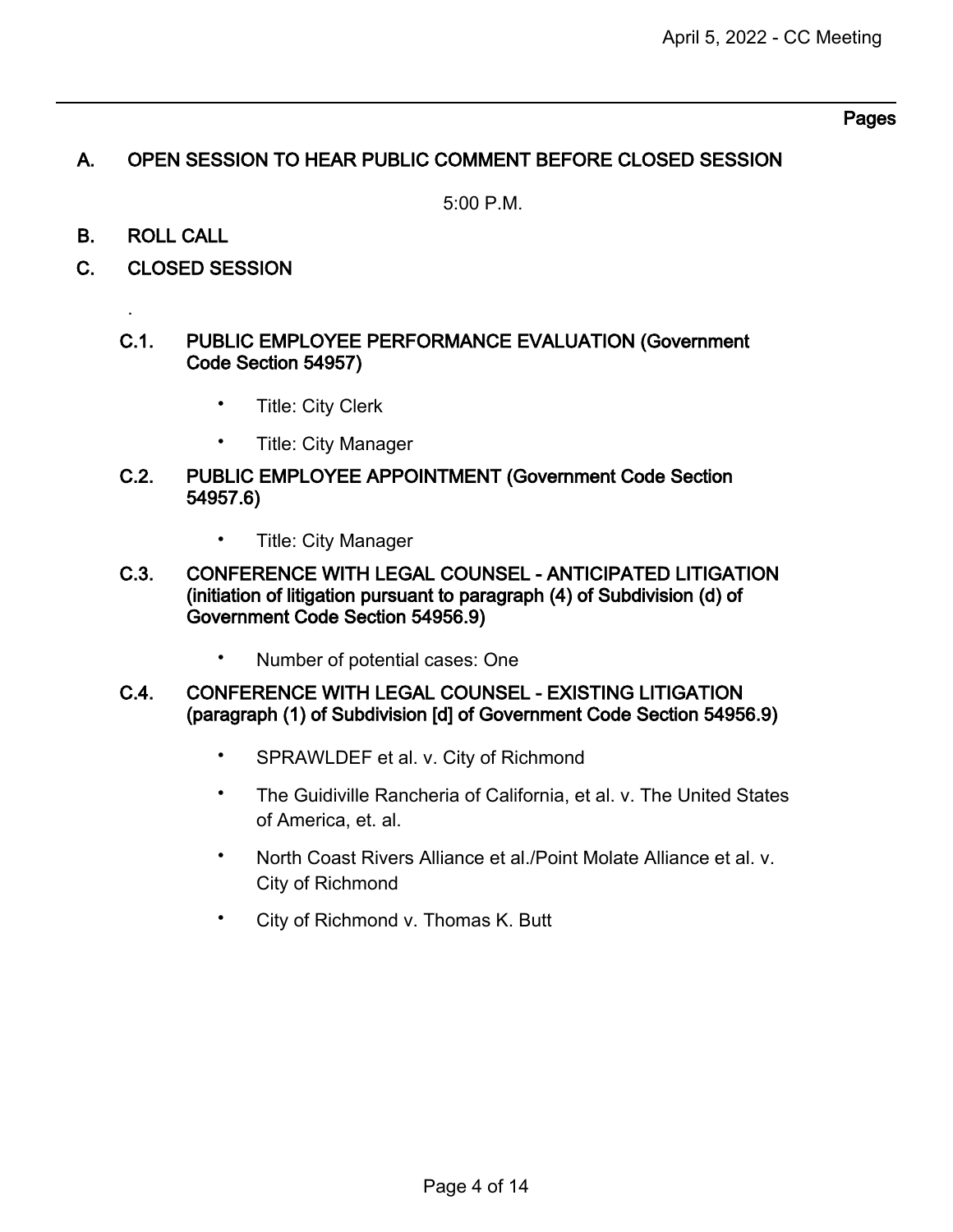#### C.5. CONFERENCE WITH LEGAL COUNSEL - ANTICIPATED LITIGATION (Significant exposure to litigation pursuant to paragraph (2) or (3) of Subdivision (d) [as applicable] of Government Code Section 54956.9)

#### • Three cases:

In light of the California Court of Appeal's decision in Fowler v. City of Lafayette, the City Attorney's Office is attaching to this agenda four communications regarding the amended judgment and various agreements related to Point Molate. These letters provide the existing facts and circumstances for going into closed session on these items pursuant to California Government Code Section 54956.9(d)(2) and  $(e)(3)$ .

## C.6. CONFERENCE WITH LABOR NEGOTIATORS (Government Code Section 54957.6)

• Agency Representatives: Jaclyn Gross, Anil Comelo

Employee organizations:

- 1. SEIU Local 1021 Full Time Unit
- 2. SEIU Local 1021 Part Time Unit
- 3. IFPTE Local 21 Mid-Level Management Unit
- 4. IFPTE Local 21 Executive Management Unit
- 5. Richmond Police Officers Association RPOA
- 6. Richmond Police Management Association RPMA
- 7. IAFF Local 188

 $\overline{\phantom{a}}$  , and the contribution of the contribution of the contribution of the contribution of the contribution of the contribution of the contribution of the contribution of the contribution of the contribution of the

8. Richmond Fire Management Association RFMA

## D. PUBLIC COMMENT BEFORE CLOSED SESSION

## E. ADJOURN TO CLOSED SESSION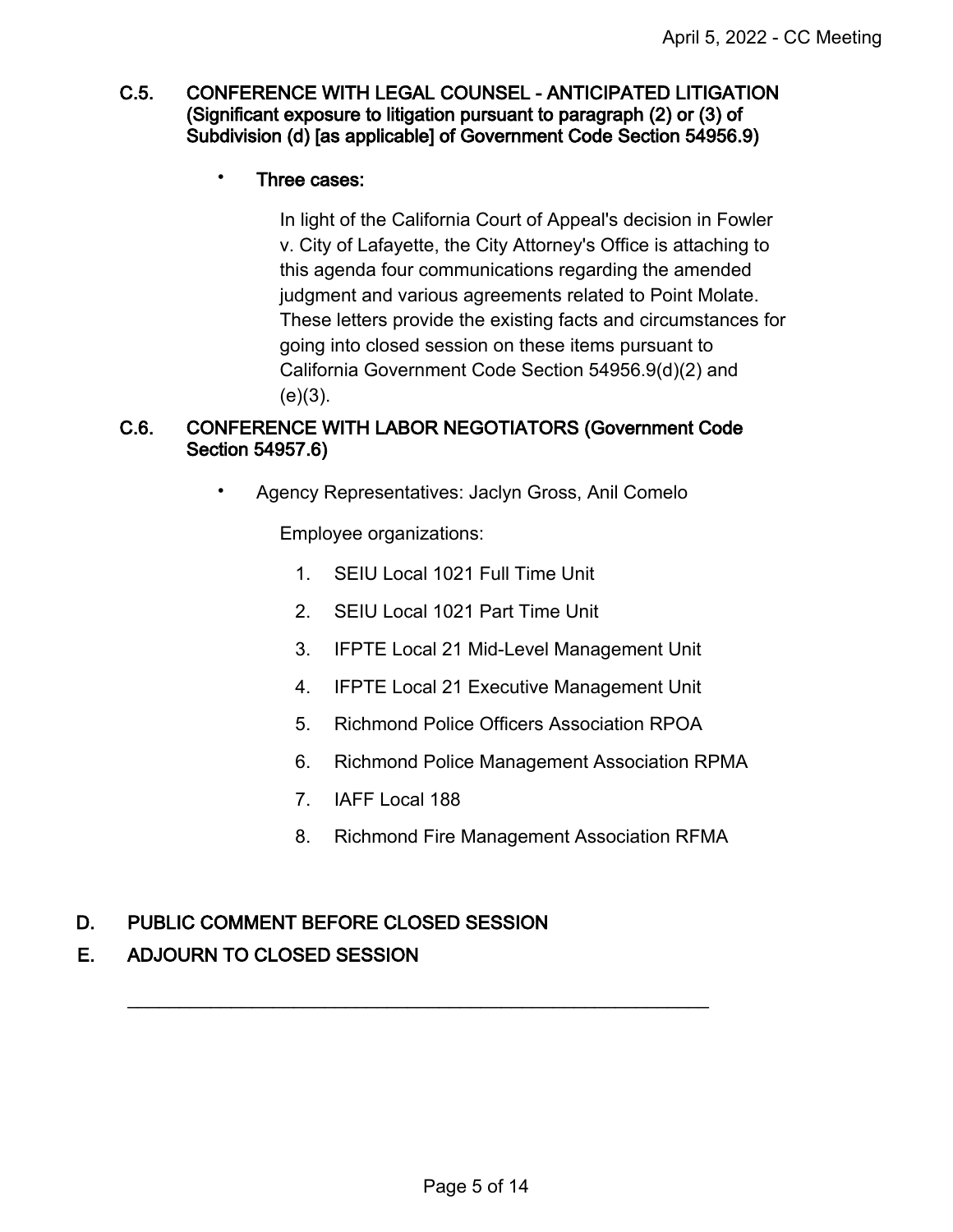15

# F. REGULAR MEETING OF THE RICHMOND CITY COUNCIL

6:30 P.M.

- G. ROLL CALL
- H. PUBLIC COMMENT INSTRUCTIONAL VIDEO
- I. STATEMENT OF CONFLICT OF INTEREST
- J. AGENDA REVIEW
- K. REPORT FROM THE CITY ATTORNEY OF FINAL DECISIONS MADE DURING CLOSED SESSION
- L. REPORT FROM THE CITY MANAGER (public comment allowed under Open Forum)
- M. ABATEMENT REPORT FROM THE PUBLIC WORKS DIRECTOR 1st Tuesday (public comment allowed under Open Forum)
- N. OPEN FORUM FOR PUBLIC COMMENT
- O. CITY COUNCIL CONSENT CALENDAR
	- O.1. City Attorney's Office

#### O.1.a. Consider and Introduce, if desired, an Ordinance to Revise and Amend Richmond Municipal Code Chapter 12.30

CONSIDER and INTRODUCE, if desired, an ordinance for a first reading amending RMC Chapter 12.30 ("Video Service Provider, Utility and Special District Encroachments") by incorporating Chapter 12.29 ("Street Opening and Pavement Restoration Regulations"); adding provisions that address private landowner encroachments into the public Right-of-Way (ROW); easements; and street vacations; retitling Chapter 12.30 "Encroachments and Easements," and rescinding Chapter 12.29 in its entirety - City Attorney's Office/Public Works Department (Dave Aleshire 510-620-6509/Joe Leach 510-620-3008).

# O.1.b. Approval of City Manager Agreement 182

APPROVE an employment agreement with Shasa Curl as Richmond City Manager, providing for a three-year term commencing April 6, 2022, at an initial base salary of \$295,000 annually (approximately \$443,596 total compensation) – City Attorney's Office (Dave Aleshire 510-620-6509).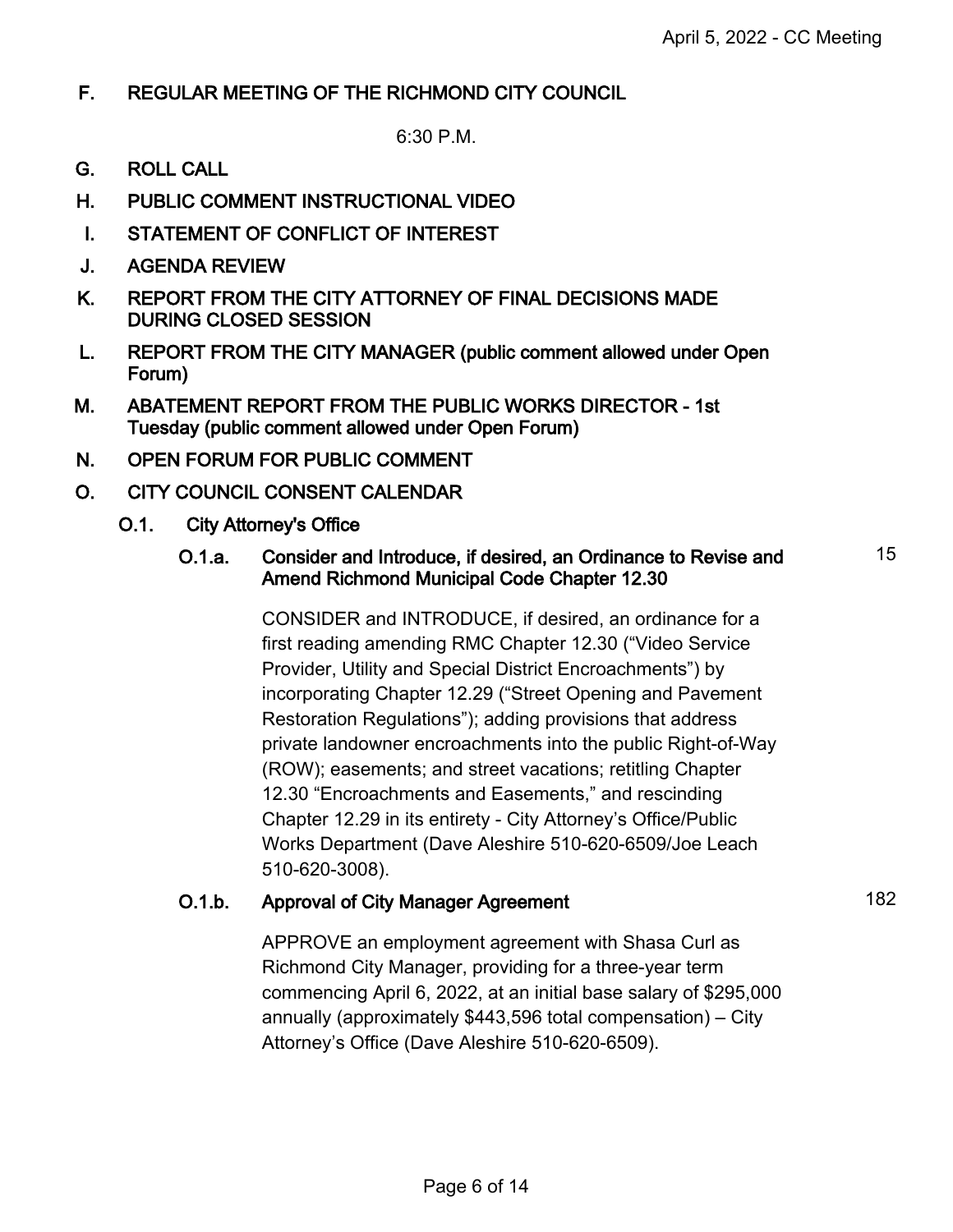# O.2. City Council

# O.2.a. Support for California Racial Justice Act for All (AB 256) 201

ADOPT a resolution in support for California Racial Justice Act for All (AB 256) – Councilmembers Gayle McLaughlin (510-620- 6636), Melvin Willis (510-412-2050) and Claudia Jiménez (510- 620-6565).

# O.2.b. Support Unite Summit affiliated with California Teachers Association for a fair contract at Summit Public Schools

ADOPT a resolution in support of Unite Summit educators, who represent teachers at Summit Tamalpais in Richmond and Summit K2 in El Cerrito (both schools have a majority Richmond students) in their struggle to negotiate a fair first contract that includes basic job protections and support for English learner students – Councilmembers Gayle McLaughlin (510-620-6636), Claudia Jimenez (510-620-6565) and Vice Mayor Eduardo Martinez (510-620-6593).

## O.3. Community Development

# O.3.a. Encampment Resolution Grant 209

ACCEPT and APPROPRIATE a \$4.8 million Encampment Resolution Grant to provide services and support people living in the Castro Encampment onto paths to safe and stable housing and result in sustainable restoration of this public space, a segment of the San Francisco Bay Trail – Community Development Department (Lina Velasco 510-620-6706).

## O.4. Economic Development

# O.4.a. Contract Approval to Develop a Richmond Green-Blue New Deal Plan

APPROVE a contract with Appraccel LLC to provide professional services to develop a Richmond Green-Blue New Deal Plan, in an amount not to exceed \$300,000, with the contract term ending October 31, 2023 – City Manager's Office (Shasa Curl/Samantha Carr 510-620-5407).

# O.5. Finance Department

# O.5.a. Approve Contract with NHA for Municipal Advisor Services 342

212

205

APPROVE a sole-source contract for Municipal Advisor services with NHA Advisors, in an amount not to exceed \$90,000, for a term ending June 30, 2024 - Finance Department (Anil Comelo/Delmy Culler 510-620-6600).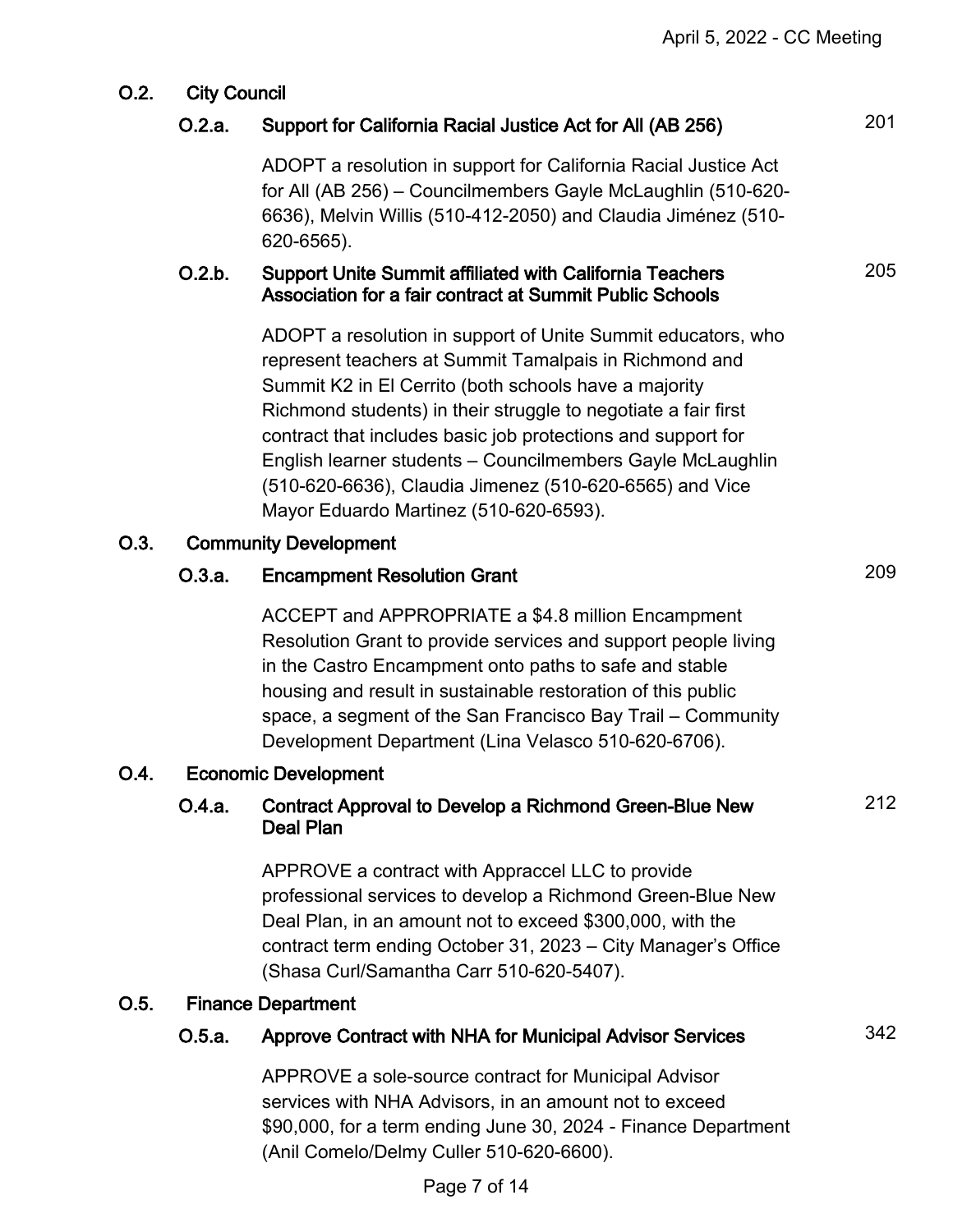|      | O.5.b.                 | Contract Amendment to Implement Measure U Gross Receipts<br>Tax                                                                                                                                                                                                                                                                                                                                                                               | 378 |  |  |
|------|------------------------|-----------------------------------------------------------------------------------------------------------------------------------------------------------------------------------------------------------------------------------------------------------------------------------------------------------------------------------------------------------------------------------------------------------------------------------------------|-----|--|--|
|      |                        | APPROVE the first amendment to the contract with<br>Management Partners, Inc. to increase the contract amount by<br>\$30,000, for a total not to exceed amount of \$139,135, for an<br>extended contract term through December 31, 2022 – Finance<br>Department (Delmy Cuellar 510-620-6740/Antonio Banuelos<br>620-6741).                                                                                                                    |     |  |  |
|      | O.5.c.                 | Investment and cash balance report for the month of February<br>2022                                                                                                                                                                                                                                                                                                                                                                          | 411 |  |  |
|      |                        | RECEIVE the City's Investment and Cash Balance Report for<br>the month of February 2022 – Finance Department (Delmy<br>Cuellar 510-620-6790).                                                                                                                                                                                                                                                                                                 |     |  |  |
| 0.6. | <b>Fire Department</b> |                                                                                                                                                                                                                                                                                                                                                                                                                                               |     |  |  |
|      | O.6.a.                 | Approval of Contract with the Permanente Medical Group Inc<br>(Kaiser)                                                                                                                                                                                                                                                                                                                                                                        | 427 |  |  |
|      |                        | APPROVE the sole-source contract with The Permanente<br>Medical Group (Kaiser) to perform physical examinations, tests,<br>and immunizations to Richmond Firefighters who are certified<br>as hazardous materials specialists, as well as other sworn<br>department personnel, for a total amount not to exceed<br>\$170,000, for a term of April 1, 2022, through December 31,<br>2024 - Fire Department (Chief Angel Montoya 510-307-8041). |     |  |  |
|      | O.6.b.                 | Resolution and Interagency Agreement to Support Hazardous<br><b>Materials Program</b>                                                                                                                                                                                                                                                                                                                                                         | 462 |  |  |
|      |                        | ADOPT a resolution to accept and appropriate \$360,335 in<br>funding from the Contra Costa County Health Services<br>Hazardous Materials Division; and APPROVE a one-year<br>interagency agreement from July 1, 2021, to June 30, 2022, in<br>support of the Fire Department's Hazardous Materials<br>Response Program - Fire Department (Chief Angel Montoya<br>510-307-8041). This item was continued from the March 15,<br>2022, meeting.  |     |  |  |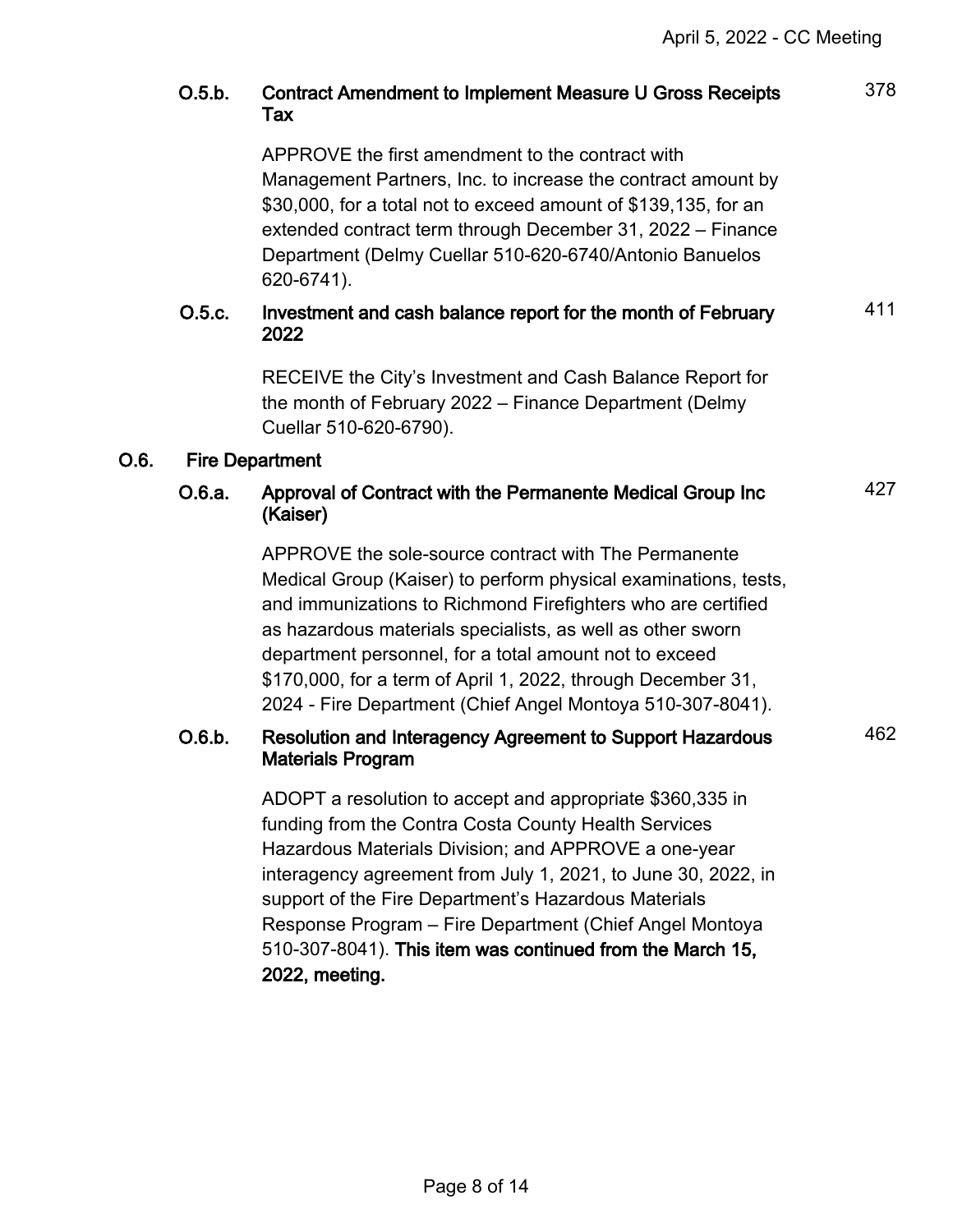481

611

# O.7. Human Resources

## O.7.a. Approve a Pool of Temporary Agencies to Temporarily Fill City-Wide Critical Vacancies and to Staff Special Projects

APPROVE a pool of temporary staffing agencies to be utilized by the Finance Department and the Community Services Department – Employment and Training Division, for a total amount not to exceed \$200,000, with a \$100,000 limit per contract, for a three-year period from April 5, 2022, to June 30, 2025 - Human Resources Department (Anil Comelo/Sharrone Taylor 510-620-6600).

# O.8. Library and Community Services

## O.8.a. Resolution to Accept and Appropriate the PG&E Corporation Foundation Better Together Communities Grant Funds for Emergency Cooling Structures

ADOPT a resolution to ACCEPT and APPROPRIATE grant funds in the amount of \$100,000, from the PG&E Corporation Foundation, to construct and operate emergency cooling structures during extreme heat events – Library and Community Services Department (LaShonda White/Jene Levine-Snipes 510-307-8132).

## O.8.b. Resolution to Accept and Appropriate the PG&E Resilience Hubs Grant Funds for the Nevin and Shields-Reid Power Hubs Project

ADOPT a resolution to ACCEPT and APPROPRIATE grant funds in the amount of \$100,000, from PG&E to create power hubs at Nevin and Shields-Reid Community Centers – Library and Community Services Department – (LaShonda White/Jene Levine-Snipes 510-307-8132).

#### O.8.c. Accept and Appropriate Bay Area Library and Information System Grant for Library Staff Development, Public Programming, and Strategic Planning

ADOPT a resolution to ACCEPT and APPROPRIATE into the Fiscal Year 2021-2022 budget a Bay Area Library and Information System grant for staff development, public programming, and strategic planning – Library and Community Services Department (LaShonda White/Melinda Cervantes 510- 620-5452).

623

617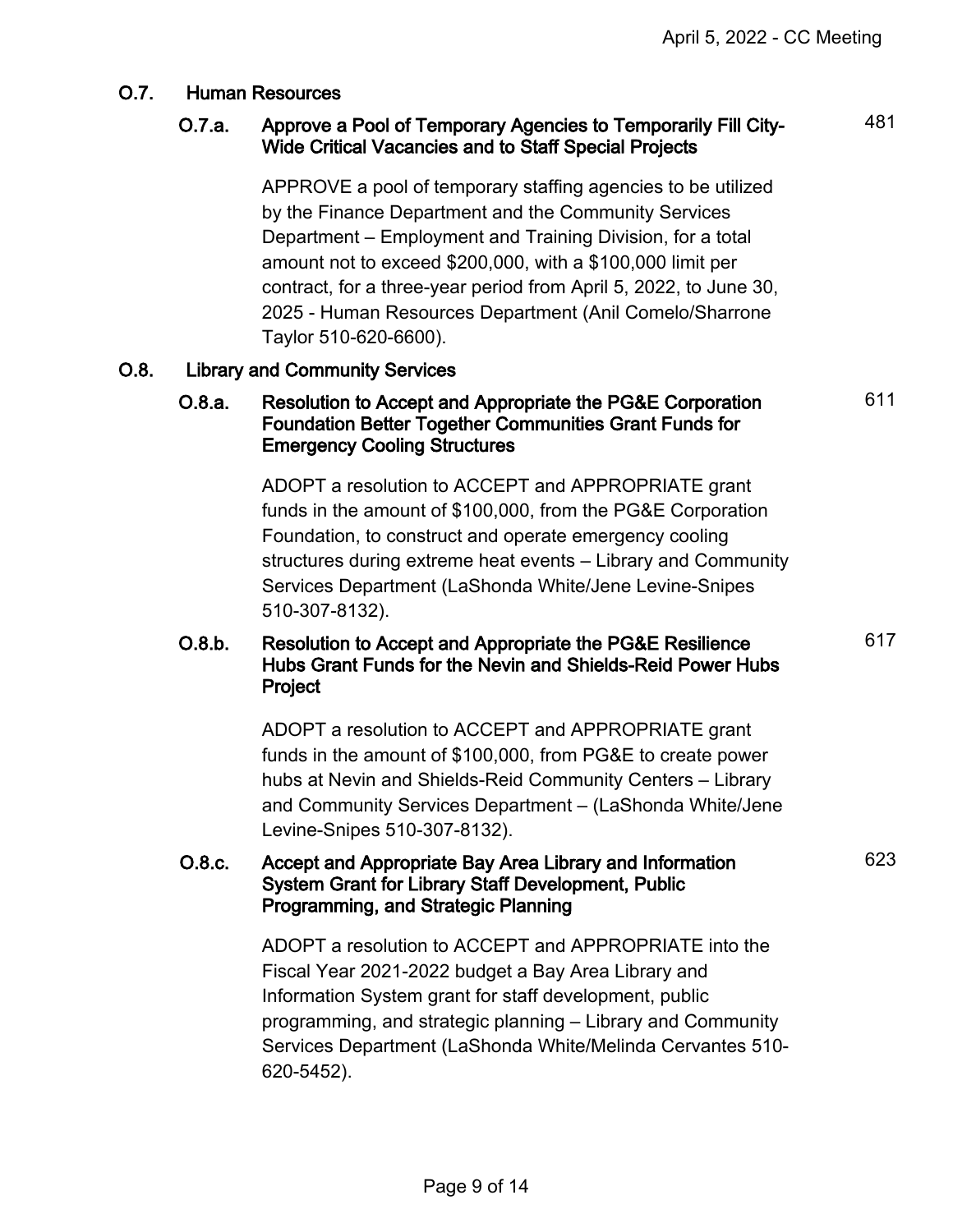# O.8.d. Accept and Appropriate California State Library NASA@MyLibrary CopyCat Grant Award

ADOPT a resolution to ACCEPT and APPROPRIATE into the Fiscal Year 2021-2022 budget a California State Library grant, in the amount of \$3,550, for the purchase of NASA@MyLibrary program kit materials – Library and Community Services Department (LaShonda White/Melinda Cervantes 510-620- 5452)

### O.8.e. Amend Contract with the Glen Price Group to Develop Grant Proposal Applications.

APPROVE a contract amendment in the amount of \$8,085, for a total contract amount not to exceed \$338,085, with the Glen Price Group to develop and submit a proposal and attachments for the Building Forward Library Infrastructure Program grant application in support of the Richmond Public Library, for an extended term through June 30, 2023 – Library and Community Services Department (LaShonda White/Tamara Walker/Melinda Cervantes 510-620-5452).

# O.8.f. Amendment to the Fiscal Year 2021-2022 Employment & Training Division Budget for the Receipt of Additional Grant Funds

ADOPT a resolution to ACCEPT and APPROPRIATE into the Fiscal Year 2020-2021 budget \$250,000 in federal Workforce Innovation and Opportunity Act (WIOA) pass-through grant funds received from the California Employment Development Department – Library and Community Services Department (LaShonda White/Tamara Walker 510-307-8006)

#### O.8.g. Approval of Amended Metropolitan Transportation Commission Funding Agreement Amendment and Grant Funded Service Contract Increase.

RATIFY an amendment to increase the funds in Supplement No. 4 of the Master Funding Agreement between the Metropolitan Transportation Commission and the City of Richmond increasing the contract by \$21,520, for a total of \$369,371.12 while maintaining the same term expiration; and APPROVE a contract amendment with NEMA Construction increasing the contract by \$21,520, for a total of \$107,725, and extending the term expiration to June 30, 2022 – Library and Community Services Department (LaShonda White/Denee Evans 510-621-1718).

635

726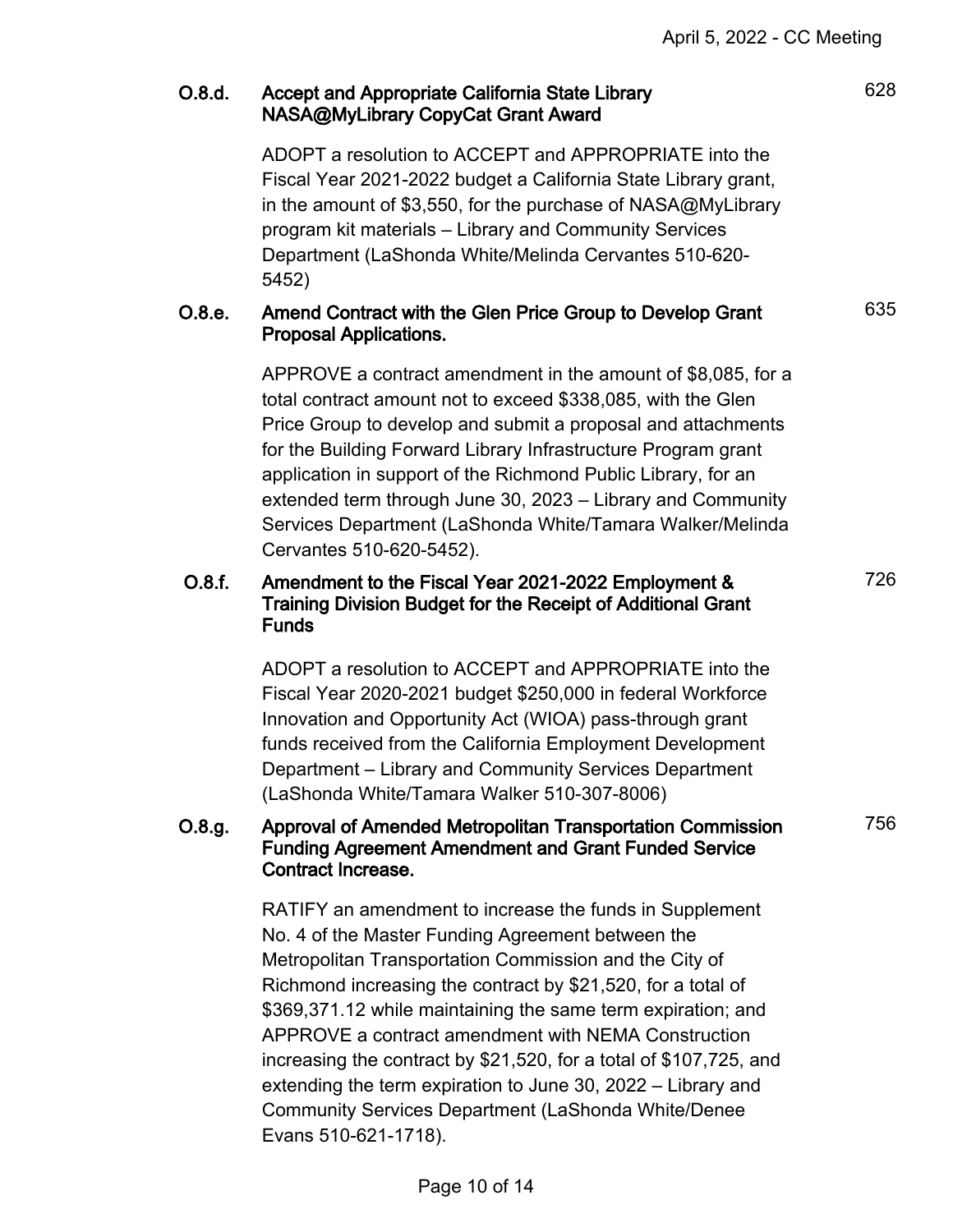|      | O.8.h.                | <b>Richmond Electric Shuttle Service Contract Amendment</b>                                                                                                                                                                                                                                                                                                       | 817 |  |
|------|-----------------------|-------------------------------------------------------------------------------------------------------------------------------------------------------------------------------------------------------------------------------------------------------------------------------------------------------------------------------------------------------------------|-----|--|
|      |                       | APPROVE a contract amendment with Nomad Transit, LLC<br>(dba Via Transportation, Inc.) in the amount of \$338,231, for a<br>not to exceed total of \$1,338,231, as a cash match to support<br>the grant funded Clean Mobility Options Project Voucher Pilot<br>Program - Library and Community Services Department<br>(LaShonda White/ Denée Evans 510-621-1718). |     |  |
| O.9. | <b>Mayor's Office</b> |                                                                                                                                                                                                                                                                                                                                                                   |     |  |
|      | O.9.a.                | California State Assembly Bill 1814 (Support)                                                                                                                                                                                                                                                                                                                     | 861 |  |
|      |                       | ADOPT a resolution urging the California State Legislature to<br>enact California State Assembly Bill 1814 – Office of the Mayor<br>(Mayor Tom Butt 510-620-6503).                                                                                                                                                                                                |     |  |
|      | O.9.b.                | Vacant Seats on Richmond Boards, Commissions, and<br><b>Committees</b>                                                                                                                                                                                                                                                                                            | 865 |  |
|      |                       | ANNOUNCE recent resignation from City of Richmond boards,<br>commissions, and committees; and ANNOUNCE vacancies as<br>of March 30, 2022, and ask that interested individuals send<br>applications to the City Clerk - Office of the Mayor (Mayor Tom<br>Butt 510-620-6503).                                                                                      |     |  |
|      | O.9.c.                | Appointment to the Oakland Airport Community Noise Forum                                                                                                                                                                                                                                                                                                          | 869 |  |
|      |                       | APPROVE appointment to the Oakland Airport Community<br>Noise Forum; APPOINT David Drisdale, new appointment, seat<br>#2 non-elected resident representative, term expiration date<br>December 21, 2022 - Office of the Mayor (Mayor Tom Butt 510-<br>620-6503).                                                                                                  |     |  |
|      | O.9.d.                | Appointment(s) to the Economic Development Commission                                                                                                                                                                                                                                                                                                             | 872 |  |
|      |                       | APPROVE appointment(s) to the Economic Development<br>Commission; APPOINT Diana Wear, re-appointment, seat #9,<br>term expiration date March 30, 2025; Orrian Willis, re-<br>appointment, seat #14, term expiration date March 30, 2025 -<br>Office of the Mayor (Mayor Tom Butt 510-620-6503).                                                                   |     |  |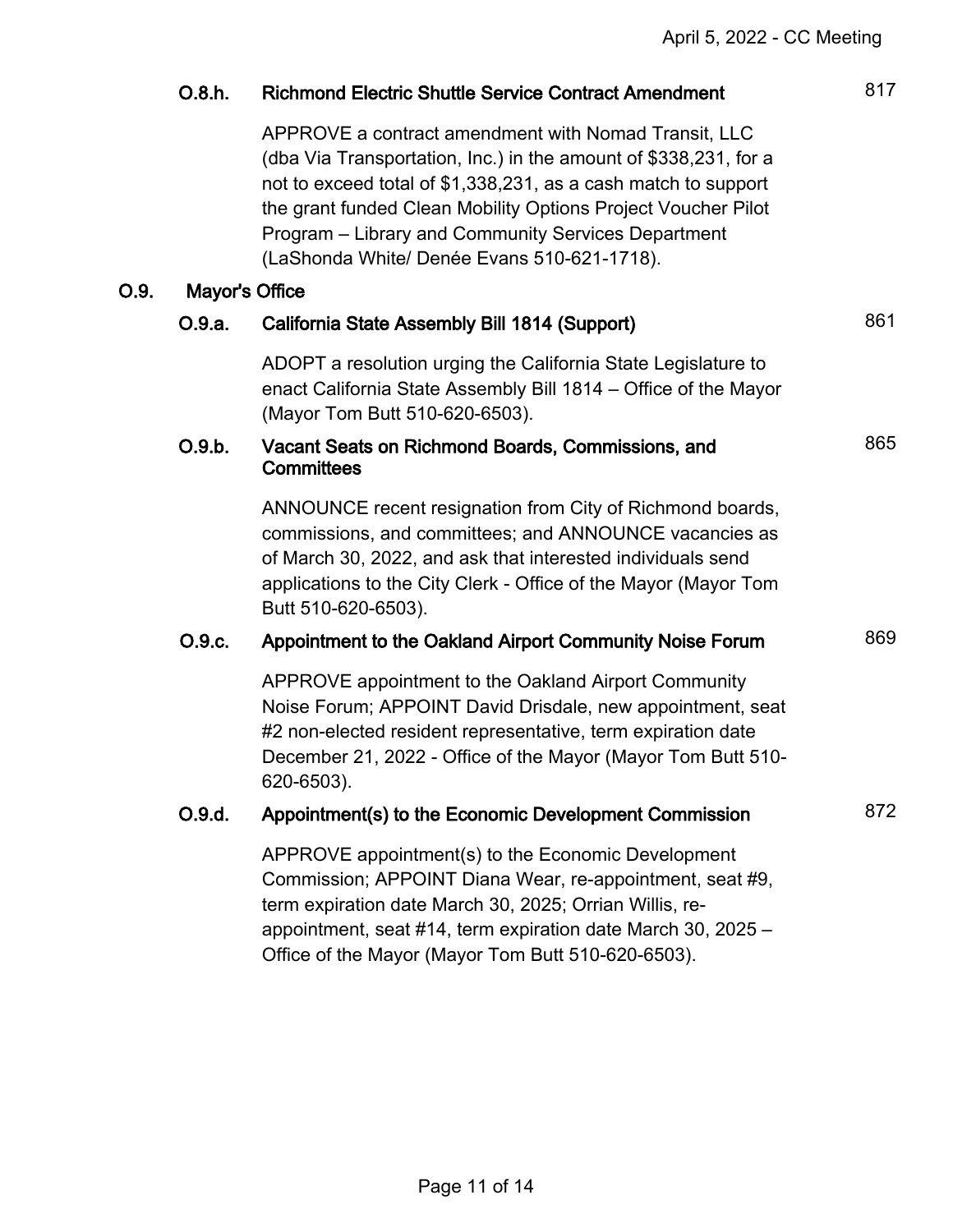|       | O.9.e.                   | Appointment(s) to the Workforce Development Board                                                                                                                                                                                                                                                                                                                                               | 876  |
|-------|--------------------------|-------------------------------------------------------------------------------------------------------------------------------------------------------------------------------------------------------------------------------------------------------------------------------------------------------------------------------------------------------------------------------------------------|------|
|       |                          | APPROVE appointment to the Workforce Development Board;<br>APPOINT Fernando Campos, new appointment, seat #2, labor<br>representative, term expiration date September 22, 2026;<br>Wesley Alexander, new appointment, seat #8, government,<br>economic development, and community representative, term<br>expiration date March 1, 2026 - Office of the Mayor (Mayor Tom<br>Butt 510-620-6503). |      |
|       | O.9.f.                   | Appointment(s) to Update the Shimada Friendship Commission                                                                                                                                                                                                                                                                                                                                      | 880  |
|       |                          | APPROVE appointment(s) to update the Shimada Friendship<br>Commission; APPOINT Valerie Snider, re-appointment, seat #9,<br>term expiration date December 31, 2025 - Office of the Mayor<br>(Mayor Tom Butt 510-620-6503).                                                                                                                                                                       |      |
|       | O.9.g.                   | Appointment(s) to the Human Rights and Human Relations<br>Commission                                                                                                                                                                                                                                                                                                                            | 883  |
|       |                          | APPROVE appointment(s) to the Human Rights and Human<br>Relations Commission; APPOINT Sahar Delijani, new<br>appointment, seat #5, term expiration date March 30, 2025 -<br>Office of the Mayor (Mayor Tom Butt 510-620-6503).                                                                                                                                                                  |      |
|       | O.9.h.                   | <b>Richmond Intermodal Transit Center Neighborhood</b><br><b>Transformation Project</b>                                                                                                                                                                                                                                                                                                         | 886  |
|       |                          | ADOPT a resolution confirming that the funding request for this<br>project has the support of the Richmond City Council – Office of<br>the Mayor (Mayor Tom Butt 510-620-6503). This item was<br>continued form the March 22, 2022, meeting.                                                                                                                                                    |      |
| O.10. | <b>Police Department</b> |                                                                                                                                                                                                                                                                                                                                                                                                 |      |
|       | O.10.a.                  | Contract Amendment for \$15,000 with Get Polygraphed, Inc. for<br>pre-employment polygraph examiner services.                                                                                                                                                                                                                                                                                   | 1005 |
|       |                          | APPROVE a contract amendment for \$15,000 with Get<br>Polygraphed, Inc., for a total contract amount of \$30,000, to<br>continue providing pre-employment polygraph services, for a<br>term of November 1, 2020 to November 1, 2023. Police<br>Department - Louie Tirona (510-621-1802).                                                                                                        |      |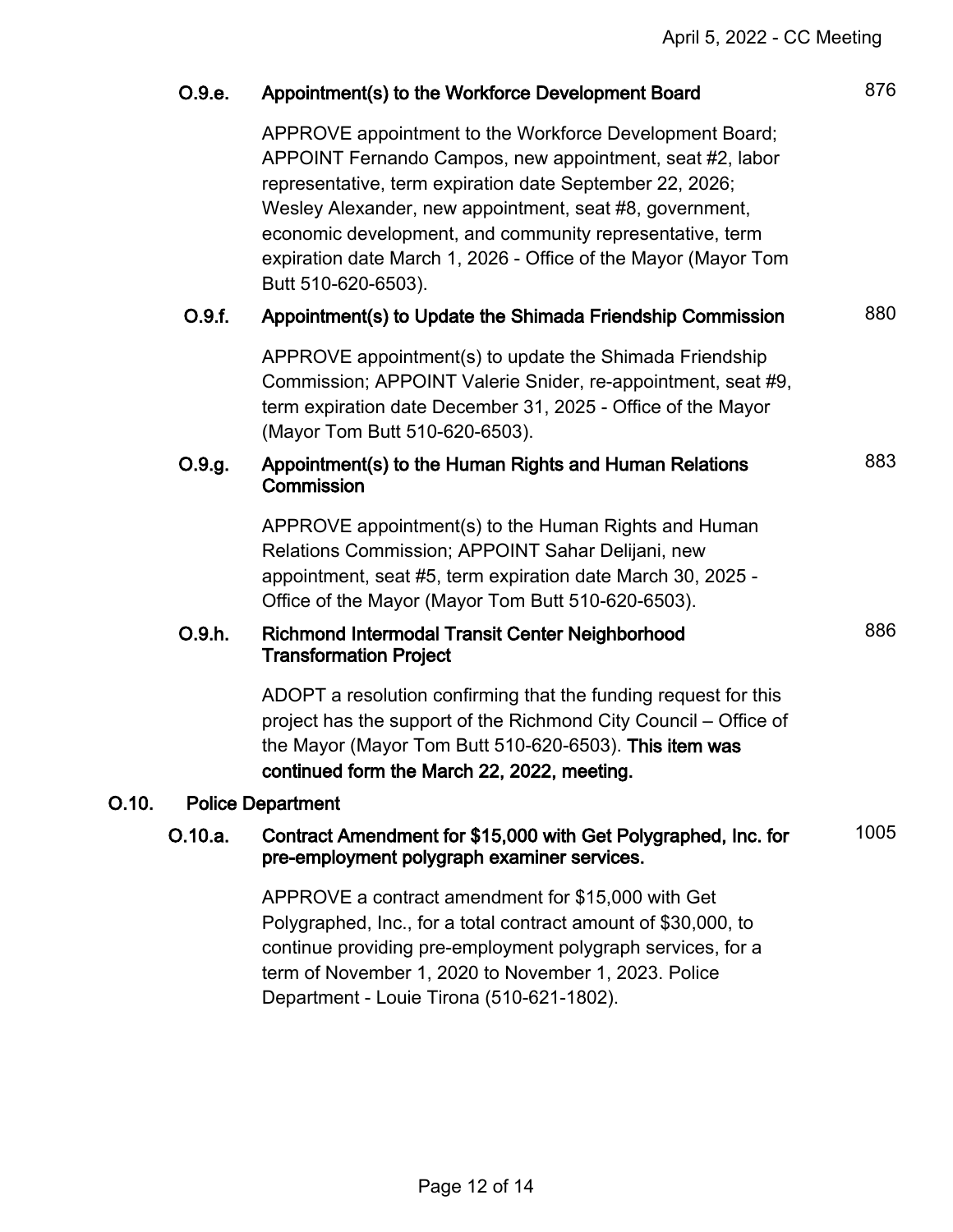# O.10.b. Contract for \$20,000 with Napa-Solano SANE/SART for Continued Sexual Assault Exam Services.

APPROVE a contract with Napa-Solano SANE/SART in the amount of \$20,000, to continue providing sexual assault exam services, for a term of March 11, 2022 to June 30, 2023 – Police Department (Louie Tirona 510-621-1802).

### O.11. Public Works

# O.11.a. Ferry Point Lift Sewer Pump Station Replacement Project at Dornan Drive and Brickyard Cove Road.

ADOPT a resolution approving Veolia Water to manage and award contracts for the Ferry Point Lift Sewer Pump Replacement Project at Dornan Dr. and Brickyard Cove Rd., to Thompson Builders Inc. for pump replacement, Applied Materials Engineering (special inspection) and Questa Engineering (Geotech testing), for an amount not to exceed \$2,732,742 [project cost of \$2,376,297 plus a 15 percent contingency cost of \$356,445] – Public Works Department (Joe Leach 510-620-5478/ Mary Phelps 510-621-1269).

# O.11.b. Richmond Country Club Final Map, PUE and SIA 1110

ADOPT a resolution approving the Final Map for Subdivision [9528], "Richmond Country Club," dedication of Public Utility Easement; and AUTHORIZE the execution of a Subdivision Improvement Agreement with the subdivider, Meritage Homes of California, and complete recording thereof – Public Works Department (Joe Leach 510-620-5478)

# P. NEW BUSINESS

# P.1. Public Bank of the East Bay (PBEB) 1135

RECEIVE a presentation from Friends of Public Bank East Bay (PBEB); and ADOPT a resolution to: (1) Approve the PBEB Viability Study, (2) Approve Richmond as a founding member of PBEB; and (3) Approve Councilmember Gayle McLaughlin as Richmond's representative to PBEB – Councilmembers Gayle McLaughlin (510-620-6563), Claudia Jimenez (510-620-6565), and Vice Mayor Eduardo Martinez (510-620- 6593).

Page 13 of 14

# 1063

1034